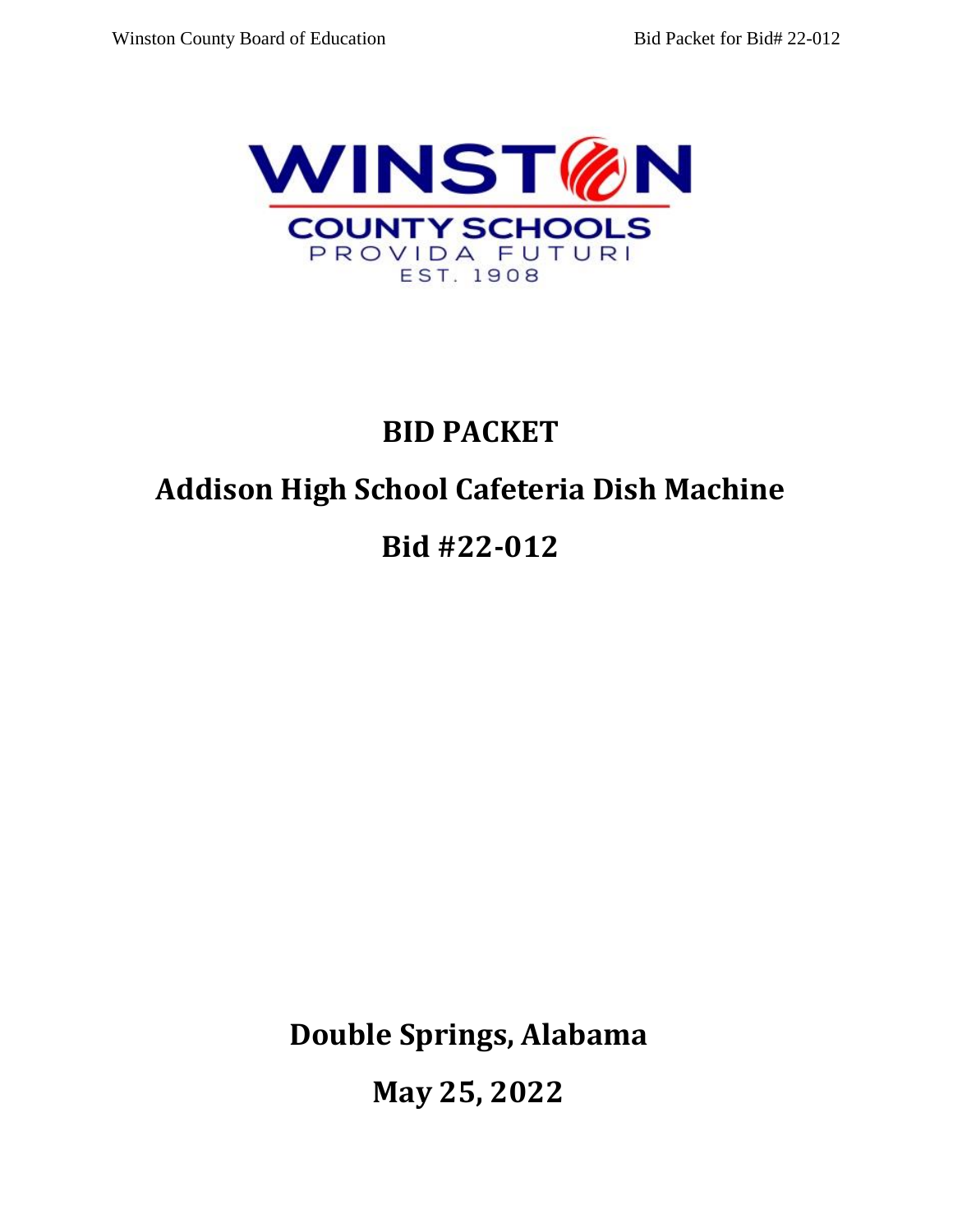

# **GENERAL POLICIES GOVERNING BIDS**

**The Board proposes to make all purchases in accordance with Alabama Law.** As we understand it, the purposes of the Alabama State Bid Law are: (1) to enable the Boards of Education (and other public agencies) to get maximum value in goods and services for the money spent, and (2) to give responsible business concerns a fair opportunity to share in business created through public expenditures.

Under the law, the Board has the right to reject any or all bids and to consider quality, suitability to purpose, delivery dates, responsibility of bidders and other factors in selecting the products and services to be purchased and determining the successful bidders. The Board will select in each case what it considers to be the best product or service for the price.

Records showing the bids received and prices paid for each item will be placed on file and may be examined by the public upon request. If a bid is awarded to someone other than the lowest bidder, a note of explanation will appear in bid records. Mail inquiries regarding bids will not be answered.

# **INSTRUCTIONS FOR BIDDING**

- 1. Bids must be written or typed on the Invitation to Bid (or its attachments).
- 2. Mail or hand deliver sealed bid to the address on the Invitation to Bid.
- 3. Mark outside of the sealed envelope, the number of this bid: Bid# 22-012. Any bid that is prematurely opened because it is not clearly marked on the outside of the envelope in this manner will be disqualified.
- 4. Bids must be in the Board office by the date and time shown on the Invitation to Bid. Late bids WILL NOT be accepted.
- 5. Bids will be received until the date and hour set in the Invitation to Bid.
- 6. The Board is exempt from sales tax. The bid should reflect this status.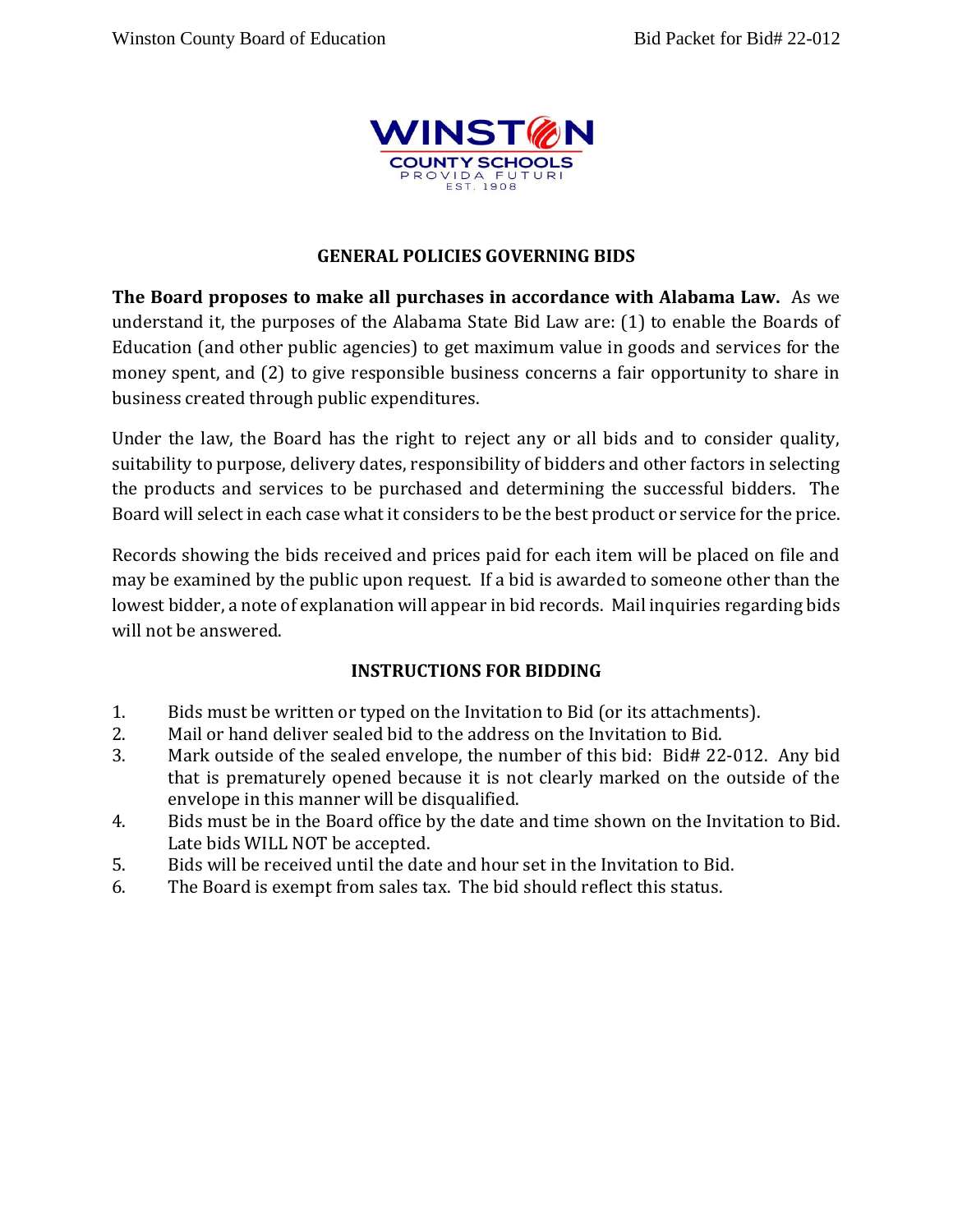

### **INVITATION TO BID**

#### **BID# 22-012**

The Winston County Board of Education (hereinafter the Board) is accepting bids for the following:

Addison Lunchroom Dish Machine

#### **LOCATIONS: Addison High School Cafeteria**

#### **(See Accompanying Bid Specifications)**

- 1. Bids are subject to the approval of the Winston County Board of Education.
- 2. No Bid Bond is required.
- 3. Awards will be made on the whole.
- 4. The Board reserves the right to reject any or all bids, in whole or in part, and may waive any formalities in the bid if, in its opinion, it is in the best interest of the Board to do so.
- 5. Detailed bid specifications and drawings are attached.

**If you have questions concerning bid specifications, please contact Bart Shannon at 205-489-5018, extension 6723. Financial questions may be directed to Morgan Blankenship, Chief School Financial Officer at 205-489-5018, extension 6715.**

**Time and date bid must be received**: **Wednesday, May 25, 2022 at 11:05 am CST. Bid Delivery/Opening Location**: **Winston County Board of Education P.O. Box 9 / 25101 Highway 195 Double Springs, Alabama 35553**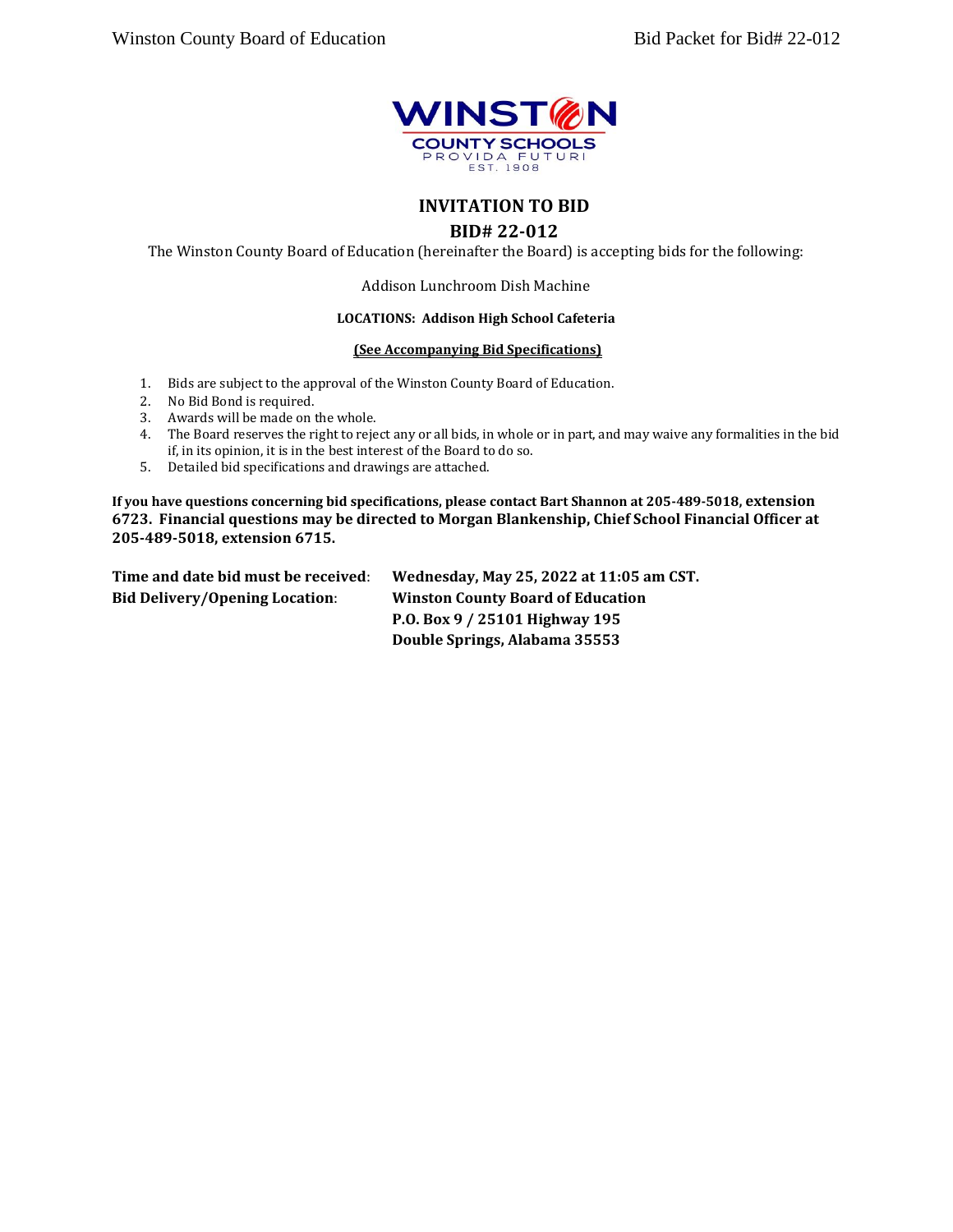

### **BID SUBMISSION FORM**

# **Addison Lunchroom Dish Machine LOCATIONS: Addison High School Cafeteria**

**\$\_\_\_\_\_\_\_\_\_\_\_\_\_\_\_\_\_\_\_\_\_\_\_\_\_\_\_\_\_\_\_\_\_\_\_\_\_\_\_\_\_\_\_\_\_**

| <b>Mailing Address:</b> |  |
|-------------------------|--|
|                         |  |
|                         |  |
| Telephone:              |  |
| Email:                  |  |

**A Company will be selected based on qualifications, experience, responsiveness, and price. It is understood that before a proposal is considered for award the Bidder may be requested by the Board to submit a statement of facts as to his previous experience in performing similar or comparable work, and of his business and technical organization and financial resources available to be used in performing the contemplated work. The Board reserves the right to reject or accept any or all bids as deemed in the best interest of the Board.**

If you have questions concerning bid specifications, please contact Bart Shannon at 205-489-5018, extension 6723. Financial questions may be directed to Morgan Blankenship, Chief School Financial Officer at 205-489- 5018, extension 6715.

**I certify by my signature below that the bid price provided above is correct and that I have the authority to obligate the company to perform under the conditions outlined herein. By submission of this bid, I certify that neither the vendor nor its principals is presently debarred, suspended, proposed for debarment, declared ineligible, or voluntarily excluded from participation in this transaction by any Federal department or agency.**

**\_\_\_\_\_\_\_\_\_\_\_\_\_\_\_\_\_\_\_\_\_\_\_\_\_\_\_\_\_\_\_\_\_\_\_\_\_\_\_\_\_\_\_\_\_\_\_\_\_\_\_\_\_ \_\_\_\_\_\_\_\_\_\_\_\_\_\_\_\_\_\_\_\_\_\_\_\_\_\_\_\_\_\_\_\_\_\_\_\_\_\_\_\_**

\_\_\_\_\_\_\_\_\_\_\_\_\_\_\_\_\_\_\_\_\_\_\_\_\_\_\_\_\_\_\_\_\_\_\_\_\_\_\_\_\_\_\_\_\_\_\_\_\_\_\_\_\_ \_\_\_\_\_\_\_\_\_\_\_\_\_\_\_\_\_\_\_\_\_\_\_\_\_\_\_\_\_\_\_\_\_\_\_\_\_\_\_\_

Signature Date

Print or Type Name Title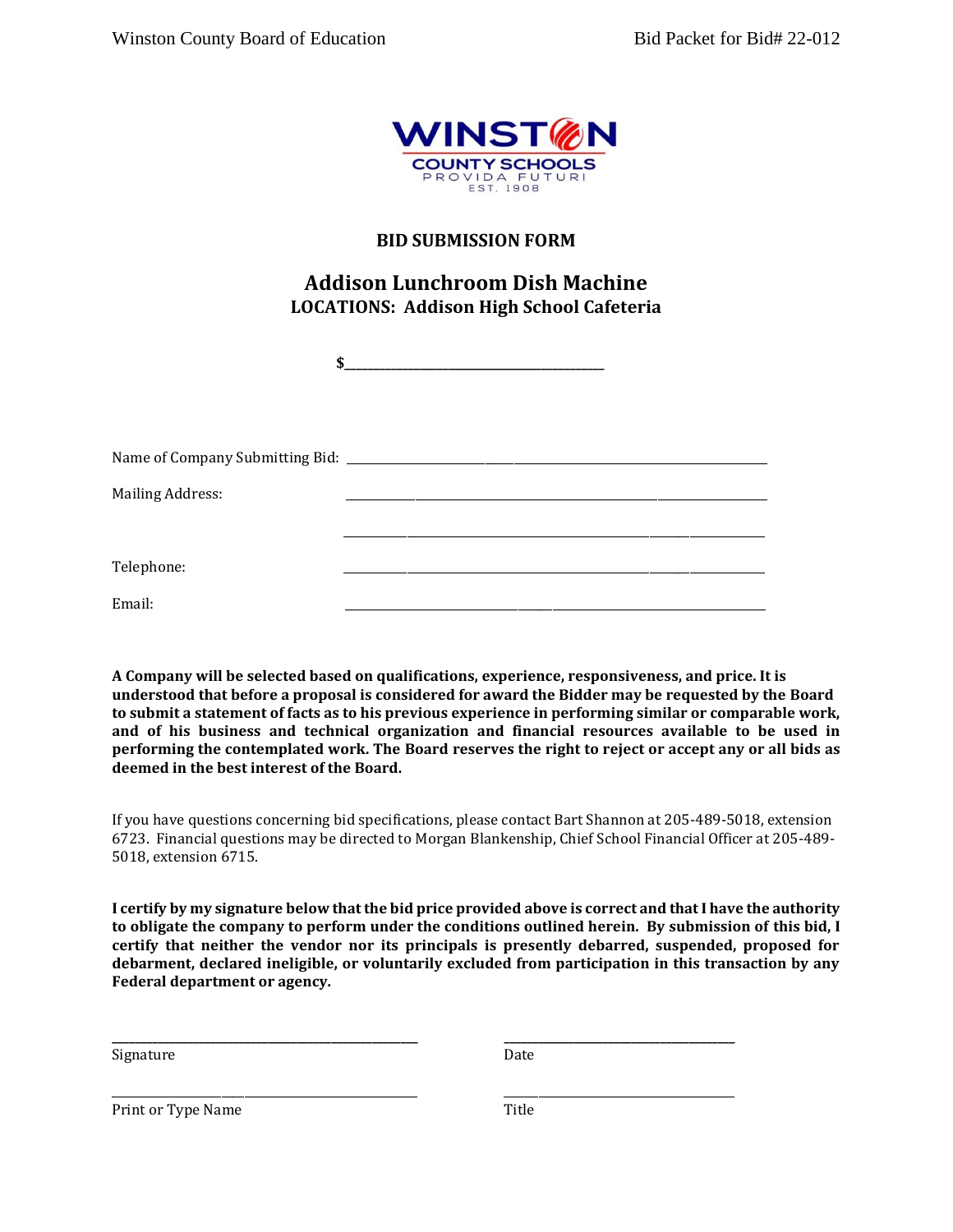

# **Information Regarding the Beason-Hammon Alabama Taxpayer and Citizen Protection Act**

Alabama laws require that, as a condition for the award of a contract by a school board to a business entity or employer with one or more employees working in Alabama, the business entity or employer must provide documentation of enrollment in the E-Verify program.

During the performance of the contract, the business entity or employer will participate in the E-Verify program and will verify every employee that is required to be verified according to the applicable federal rules and regulations.

The contractor's **E-Verify Memorandum of Understanding** MUST BE INCLUDED with the bid. If you do not believe these requirements are applicable to your entity, include an explanation justifying such exemption. An entity can obtain the E-Verify Memorandum of Understanding upon completion in the E-Verify enrollment process located at the federal web site www.uscis.gov/everify. The Alabama Department of Homeland Security (http://immigration.alabama.gov) has also established an E-Verify employer agent account for any business entity or employer with 25 or fewer employees that will provide a participating business entity or employer with the required documentation of enrollment in the E-Verify program. An Employer Identification Number (EIN), also known as a Federal Tax Identification Number, is required to enroll in E-Verify or to establish an E-Verify employer agent account.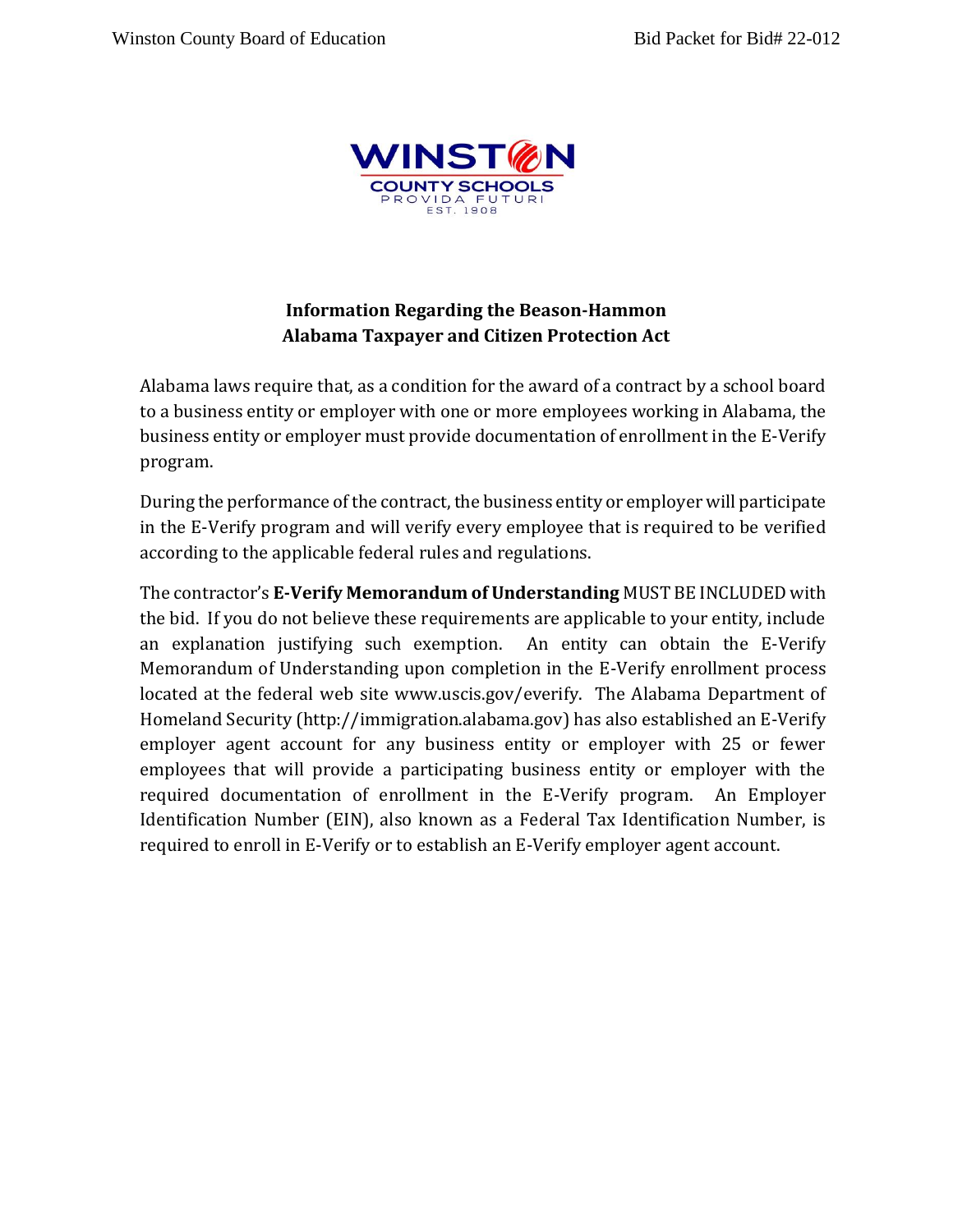# **VENDOR MINORITY QUESTIONNAIRE**

The following information is required by the Alabama State Department of Education. Please complete this form and return it with your bid proposal. It is necessary that you check all categories that apply to your company. Failure to comply could result in rejection of your proposal and/or removal of your name from our bidder's list.

| <b>VENDOR NAME:</b>                                |                                           |
|----------------------------------------------------|-------------------------------------------|
| <b>ADDRESS:</b>                                    |                                           |
| PHONE:                                             |                                           |
| IS THE COMPANY MINORITY OWNED? ______ YES _____ NO |                                           |
| IS THE COMPANY OWNED BY?                           | _____MALE ______FEMALE _____BOTH          |
| IS THE COMPANY INCORPORATED?                       | $YES$ NO                                  |
| ETHNICITY OF OWNERSHIP:                            |                                           |
|                                                    | <b>ASIAN AMERICAN</b>                     |
|                                                    | AMERICAN INDIAN                           |
|                                                    | BLACK                                     |
|                                                    | <b>DISABLED</b>                           |
|                                                    | HISPANIC                                  |
|                                                    | ___OTHER (PLEASE SPECIFY):_______________ |

**\_\_\_\_\_\_\_\_\_\_\_\_\_\_\_\_\_\_\_\_\_\_\_\_\_\_\_\_\_\_\_\_\_\_\_\_\_\_\_\_\_\_\_\_\_\_\_\_\_\_\_\_\_ \_\_\_\_\_\_\_\_\_\_\_\_\_\_\_\_\_\_\_\_\_\_\_\_\_\_\_\_\_\_\_\_\_\_\_\_\_\_\_\_** Signature of Authorized Representative Date

\_\_\_\_\_\_\_\_\_\_\_\_\_\_\_\_\_\_\_\_\_\_\_\_\_\_\_\_\_\_\_\_\_\_\_\_\_\_\_\_\_\_\_\_\_\_\_\_\_\_\_\_\_

\_\_\_\_\_\_\_\_\_\_\_\_\_\_\_\_\_\_\_\_\_\_\_\_\_\_\_\_\_\_\_\_\_\_\_\_\_\_\_\_\_\_\_\_\_\_\_\_\_\_\_\_\_

Print or Type Name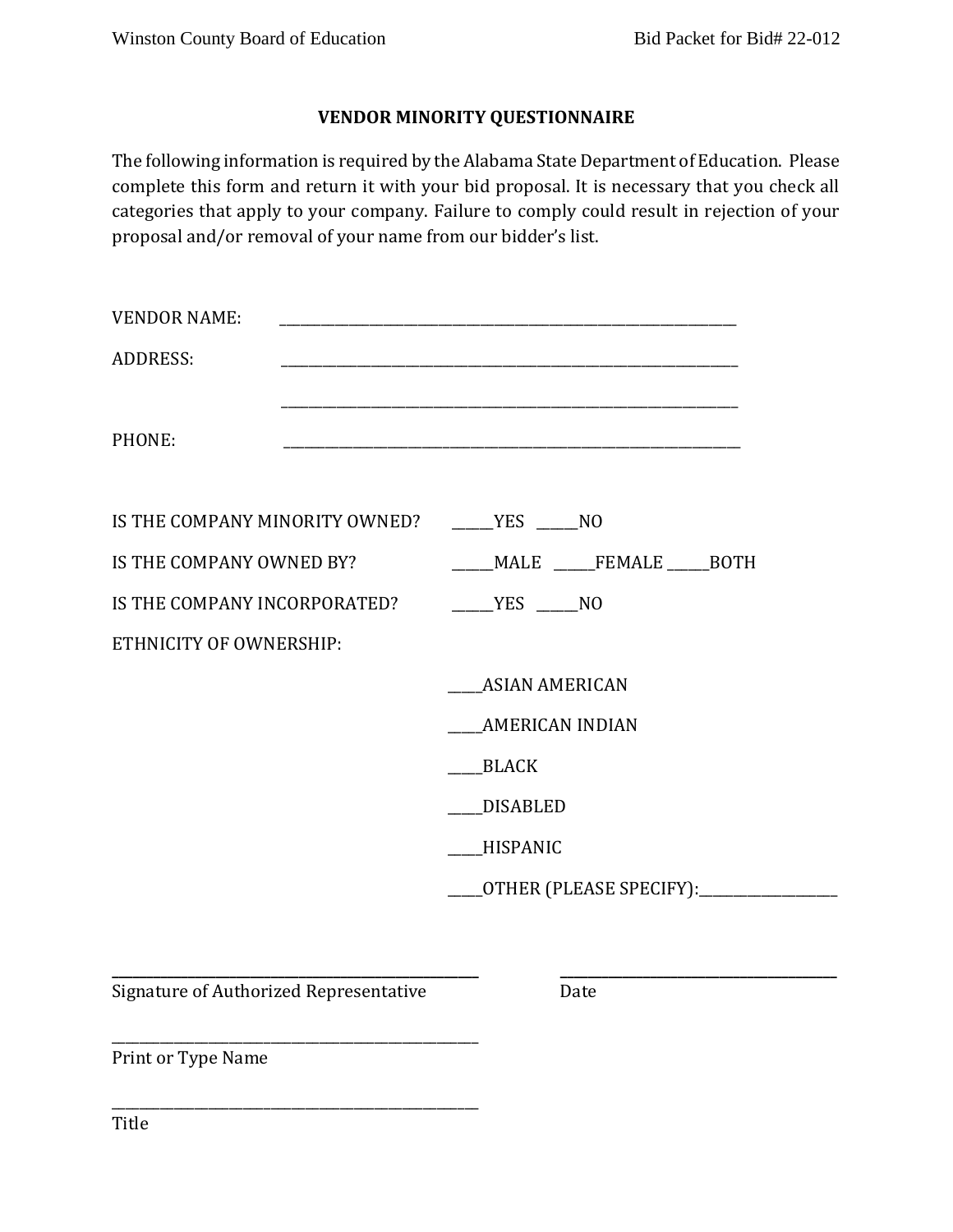#### **ADDISON SCHOOL WINSTON COUNTY SCHOOLS DISH AREA RENOVATION**

#### **#1. SOILED SCRAPPING TABLE OR PRE APPROVED EQUAL:**

A. Furnish one (1) Custom Fabricated soiled dish table Model DTS-K30-132L-MOD as manufactured by Advance Tabco.

B. Size as shown on plan, 30" X 132" X 42" (Field measure)

C. Top to be constructed of 14 gauge type 18-8 polished stainless steel with all interior corners both horizontal and vertical coved on a  $\frac{1}{4}$ " radius. Bed of dish table to be at 35-1/2", with all exposed sides formed up 3" terminating in a 1-1/2" diameter rolled rim having bull-nosed corners. All welds shall be nonporous and ductile, free of pits and cracks, and polished to match adjoining surfaces. All seams and corners to be fully welded, ground smooth and polished.

D. Top to be braced laterally at each set of legs with 4" x 1" - 12 gauge galvanized steel channels. There is also to be a center channel brace of same construction between the lateral channels. This framework to be securely stud bolted to the underside of the tops.

E. Where dish table abuts the wall, an integral back splash is to be provided. Back splash to be formed up 10" and returned 2" at a 45 degree angle.

F. Table shall be supported on 1-5/8" OD stainless steel tubing legs with a maximum spacing of 72" on center. Legs to be attached to fully enclosed stainless steel gussets without the use of bolts. Gussets to be welded to underbracing. Legs to be fitted with an adjustable stainless steel bullet foot.

G. The soiled table will include the following options:

DTA-95 Provide table cut out and installation of the P914 scrapper top K-495 Turn down rear splash with two wall mounting brackets K-472 Pre-Rinse Spray mounted in the rear splash One (1) K-454 Side Splash K-508A Modification to cut down the rear splash and provide a marine edge surface at the pass door location. K-508 Modification to reduce the dishmachine side to 40". One (1) Fab-X5 stainless steel panel 40" wide by 34-1/2" high will be at the door location to close off the space below the dishtable top. One (1) DTA-53 pre-rinse spray located in the rear splash centered over the pot and pan scrapping collector.

H. Utility Connections:

Plumbing: ½" hot, ½" cold.

#### **#2. POT AND PAN SCRAPPING COLLECTOR OR PRE APPROVED EQUAL:**

A. Salvajor Model P914. Furnish all standard items in addition to the following.

B. Unit shall be a Pot and Pan Scrap Collector, scrapping, pre flushing and food waste collecting system with recirculating water as manufactured by Salvajor.

C. The control panel will include the Hydrologic sensing technology with two water savings modes.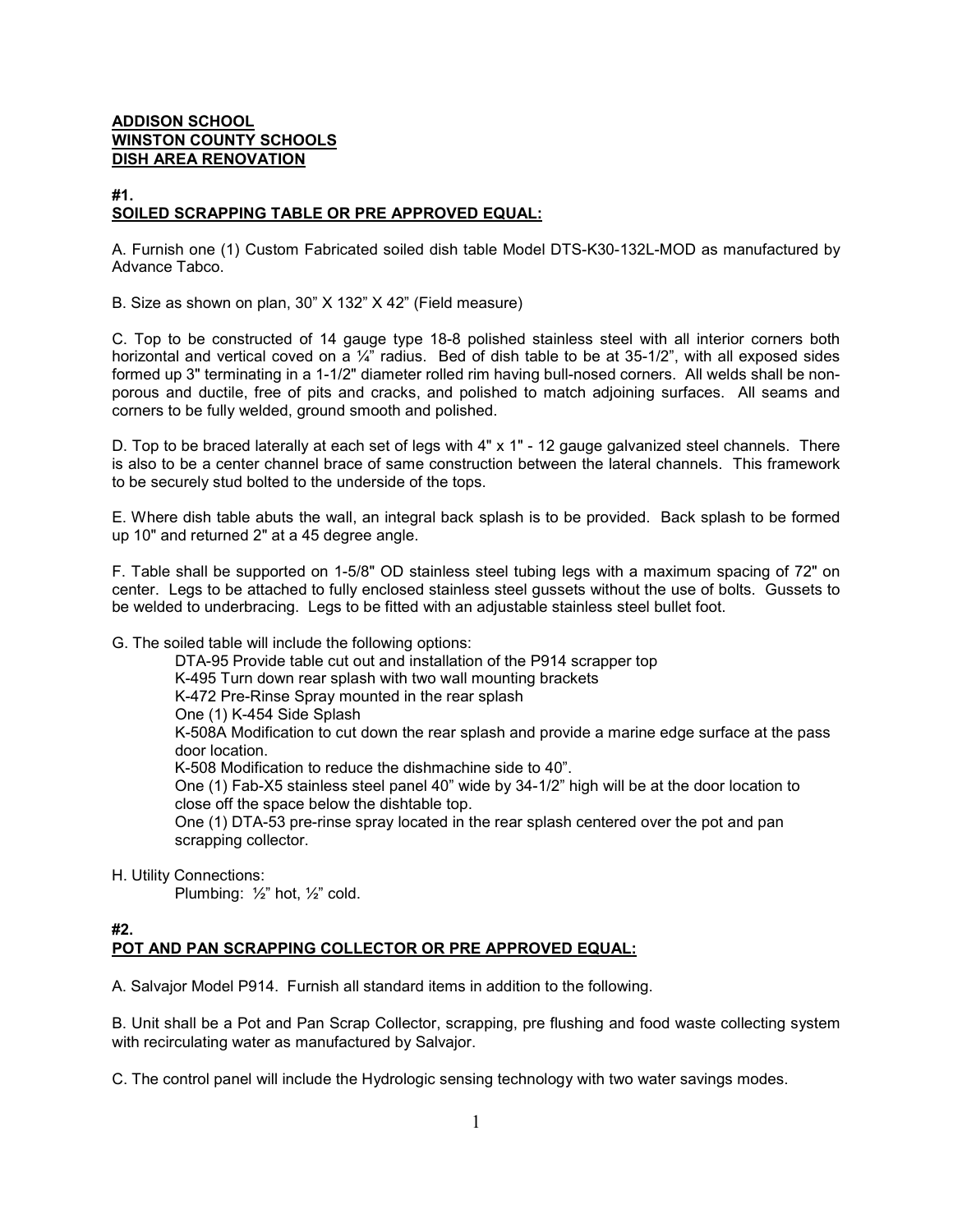#### **ADDISON SCHOOL DISH AREA RENOVATION PAGE 2**

D. Utility Connections:

| Electrical Requirements:      | 240/60/3PH @ 3/4HP (3.2 Amps).                                  |
|-------------------------------|-----------------------------------------------------------------|
| <b>Plumbing Requirements:</b> | 3/4" Hot and Cold Water reduced to $\frac{1}{2}$ " at the unit. |
| Tank Drain                    | 2" Waste                                                        |

#### **3. DISHMACHINE WITH BUILT-IN BOOTER:**

#### A. **Champion 44 Pro Electric Series**.

B. Dishmachine to be a high temperature rack conveyor machine with a 44" wash and fresh water final rinse.

C. Capacity to be 209 racks per hour, with final rinse consumption of 100 gallons per hour.

D. Single piece hood design of all stainless steel construction. Heavy gauge stainless steel construction of the base, legs, and feet. Scrap screens, spacers, and conveyor tracks to be stainless steel. Upper and Lower wash arm manifolds are to be single-piece stainless steel construction and easily removed from the wash tank. Insulated leak proof doors with vertical hinged style are designed to open a full 180-degrees for easy access to the inside of the machine. Enclosure panels for the front and sides are included with the machine.

E. The rack drive system is a perpetual rack advance system allowing near constant movement of the dish rack providing even consistency in washing and rinsing. Included with the drive system is a programable machine dwell with automatic rack alignment.

F. The top-mounted Prodigy Controller features an HMI touch screen that features active alerts with multiple message and temperature monitoring. Cleaning and operation visual guidance with access to the operation manuals. Proactive maintenance interface, self-diagnostics, problem recognition, with repair recommendations and service log.

G. Pump motors are to be 2 H.P. for the Wash and a 1/6 H.P. for the conveyor drive system.

H. Thermostatically controlled 15 KW electric tank heat for the wash.

I. A 21 KW built-in electric booster heater designed for a 70 degree final rinse temperature rise. The booster will have a separate electrical connection.

- J. Voltage: 240V-3-ph. Voltage will be verified before any equipment is ordered.
	- 45 Amps for the Machine
	- 51 Amps for the Booster Heater
- K. DISHMACHINE OPTIONS: Optional 24" hood height Vent Cowls with adjustable dampers for each end. Left to Right Operation Water hammer kit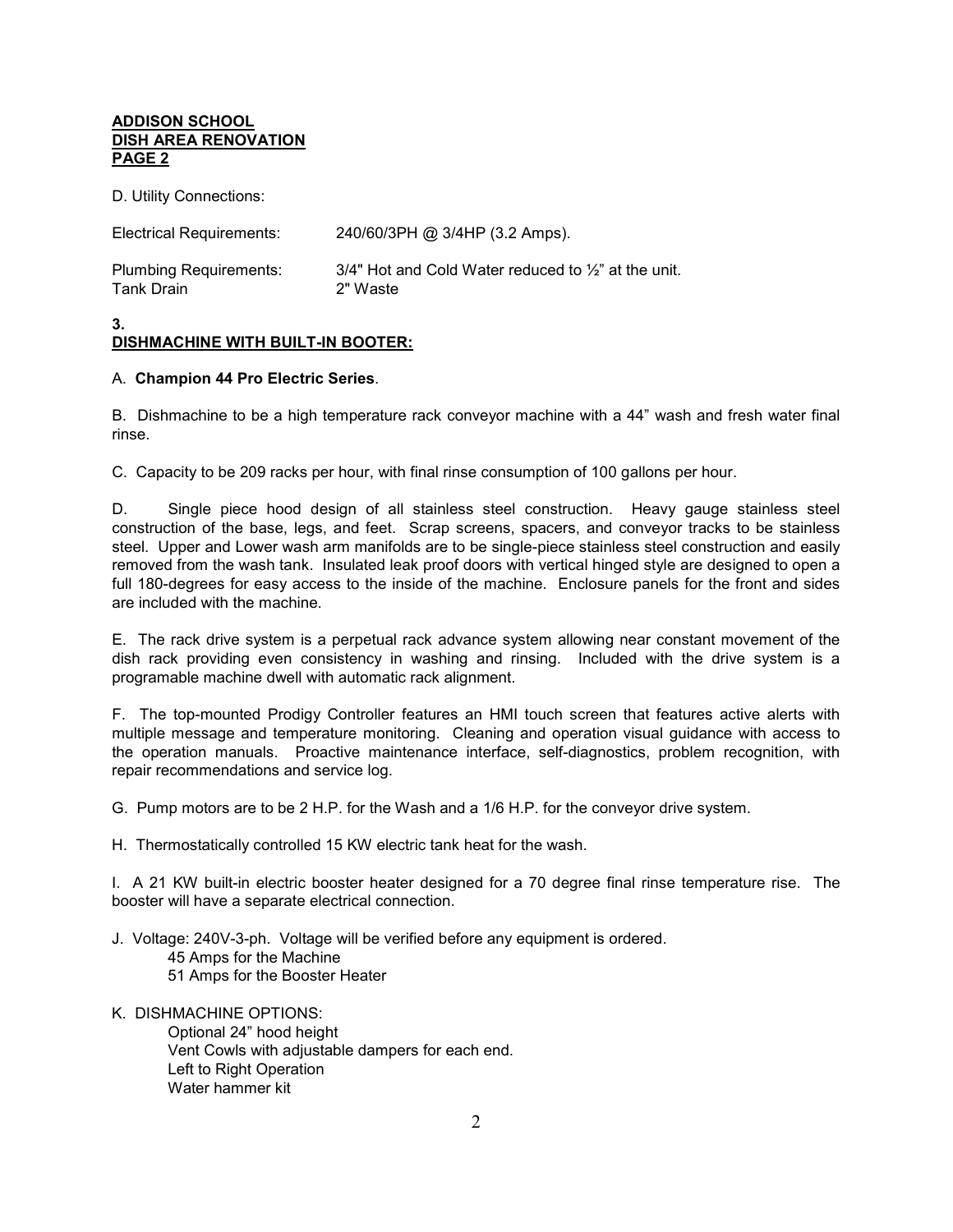#### **ADDISON SCHOOL DISH AREA RENOVATION PAGE 3**

Ion Scale Prevention Assorted racks as listed: Rack Limit switch button style mounted on the roller table Four (4) peg racks, Two (2) flat racks and Three (3) Sheet Pan racks Separate electrical connection for the built-in booster heater Second year limited parts and labor warranty

L. Plumbing Connections:

Water Inlet 110-Degrees 1/2" NPT Drain and Overflow: 1-1/2" NPT

M. Venting:

200 Minimum CFM load end 400 Minimum CFM unload end

N. Warranty will be Two (2) Years Parts and Labor. Warranty will include factory authorized performance check out by an authorized Champion Service Agency.

#### **4. 90 DEGREE CORNER TURNING TABLE:**

#### A. **Champion PRO-90**

- B. Corner turning table to be powered from the adjoining dishmachine.
- C. All stainless steel construction.

# **5.**

# **STAINLESS STEEL ROLLER TABLE:**

### A. **Champion 84-RCT Roller Table.**

- B. All stainless steel pipe base with rack storage.
- C. Removable roller sections.
- D. Built in button style rack limit switch wired to the dishmachine.

#### **6. DISHMACHINE PANT LEG DUCT:**

A. Dishmachine Pant Leg Duct to be all 18 gauge type 304 stainless steel with all welded construction to fit the new Champion 44 Pro machine. Each vertical run of the duct is to fit inside each of the vent collar connections on the dishmachine with the use of stainless steel screws and then sealed with silicone.

- B. The pant leg overall size will be verified with the dishmachine spec sheet for the current fit.
- C. The exhaust fan operation will be controlled from the dishmachine control box.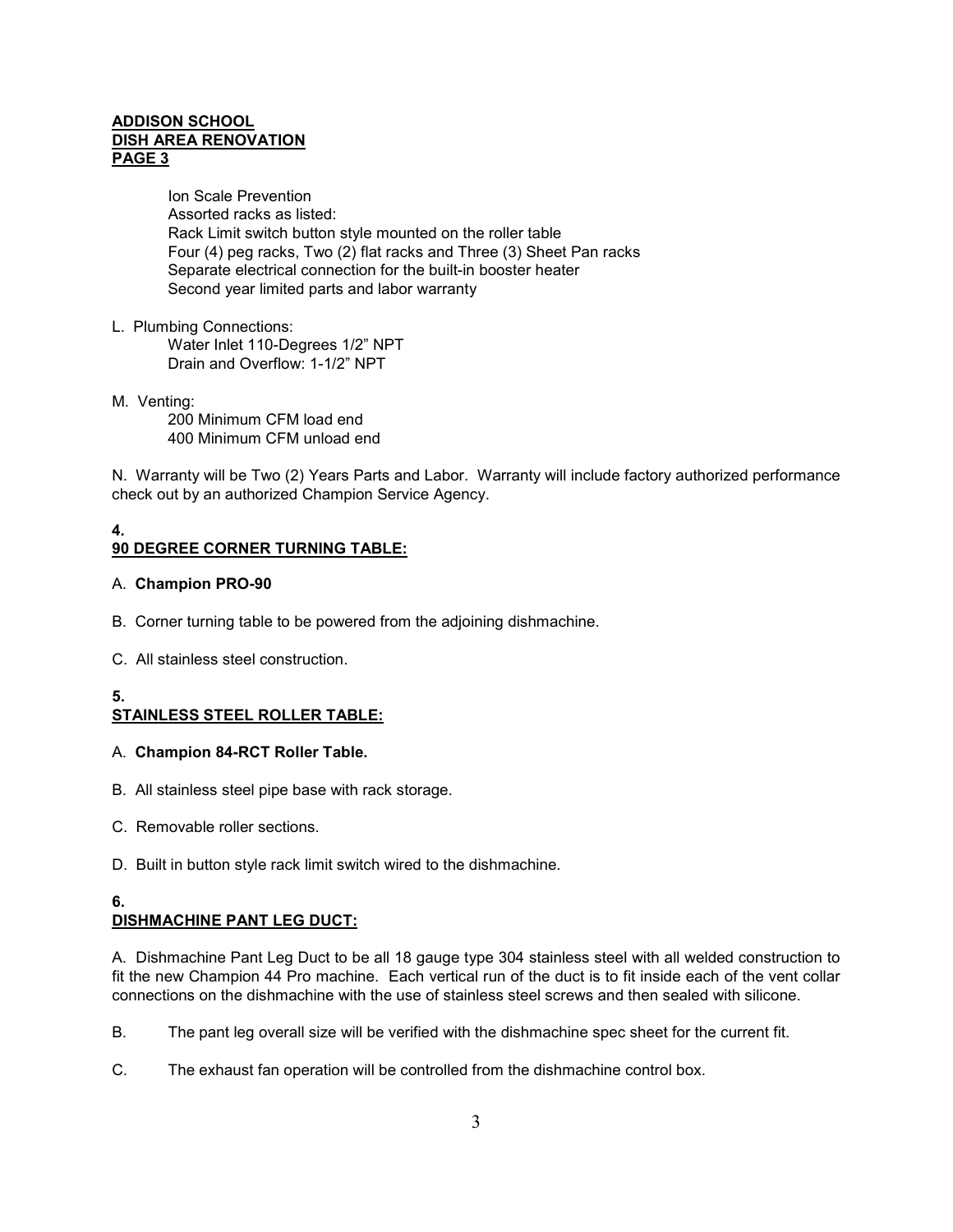#### **ADDISON SCHOOL DISH AREA RENOVATION PAGE 4**

D. Pant leg vertical riser is 12" x 16" and rises to a 120" high ceiling.

#### **7.**

# **EXHAUST FAN FOR CONDENSATE DUCTS:**

A. Captive Aire Model **DU50HFA**

B. Furnish one Captive Aire exhaust fan rated at 1100 CFM. The motor will be a ½-hp ECM-Style. The fan is furnished with an ECM wiring package with a manual controller, I-15 Back draft damper, SCR-13 bird screen, and a 19.5" x 19.5" curb adaptor.

C. Voltage 115V, 6.3 Amps.

D. Warranty 2 Years Parts.

#### **SCOPE OF WORK:**

#### **BIDDER RESPONSIBILITIES:**

1) Coordinate with the factory representative to get drawings for the dishwasher, soiled dishtable, corner table, roller table, pant leg duct, and condensate fan,

2) Provide a complete "turnkey" installation of the Dishtables, Scrapper, Dishmachine, Clean table corner unit and roller table. Access to the kitchen is through a 38" wide ground level door. Installation will include but is not limited to the following items:

3) A new condensate fan will be installed on the existing roof curb.

4) The existing condensate duct work is to remain and be reused. In the event the condensate duct work needs to be replaced the installer will get with the school system to arrange an add on to the package.

5) Set in place the new soiled dishtable and mount the scrapper base to the welded top section.

6) Set in place the new dishmachine, unload table, and roller table.

7) Hang the pant leg duct as described in the specifications.

8) Connect the existing condensate duct work to the new pant leg duct.

9) Provide all plumbing connection to the scrapper, pre-rinse spray, dishmachine and corner table and roller table. All drain lines are to be run in copper piping.

10) The condensate exhaust fan will be controlled by connections in the dishmachine control panel.

11) Provide all electrical connections to the scrapper, dishmachine, and condensate fan, from the disconnect boxes provided by the school system.

12) Make all electrical connections between the dishmachine and the unload table and roller table.

13) Remove all cartons from the School Location.

14) Coordinate with Champion Service to provide the startup and check out of the new machine.

15) Coordinate with the factory representative to do a demonstration of the new machine.

#### **SCHOOL SYSTEM RESPONSIBILITIES:**

1) Provide access to the kitchen for all work to be completed.

2) Contract with an outside company to remove the existing existing 66" conveyor dishmachine, power loader and unloader, booster heater, clean and soiled dishtable, and pant leg condensate duct. The existing items are to be removed and taken away from the school grounds.

3) Contact the purveyor providing the soap and rinse aid and have the new machine connected.

4) Provide new disconnect boxes for the installer to use in connecting the new equipment.

5) Verify the drain locations for the scrapper.